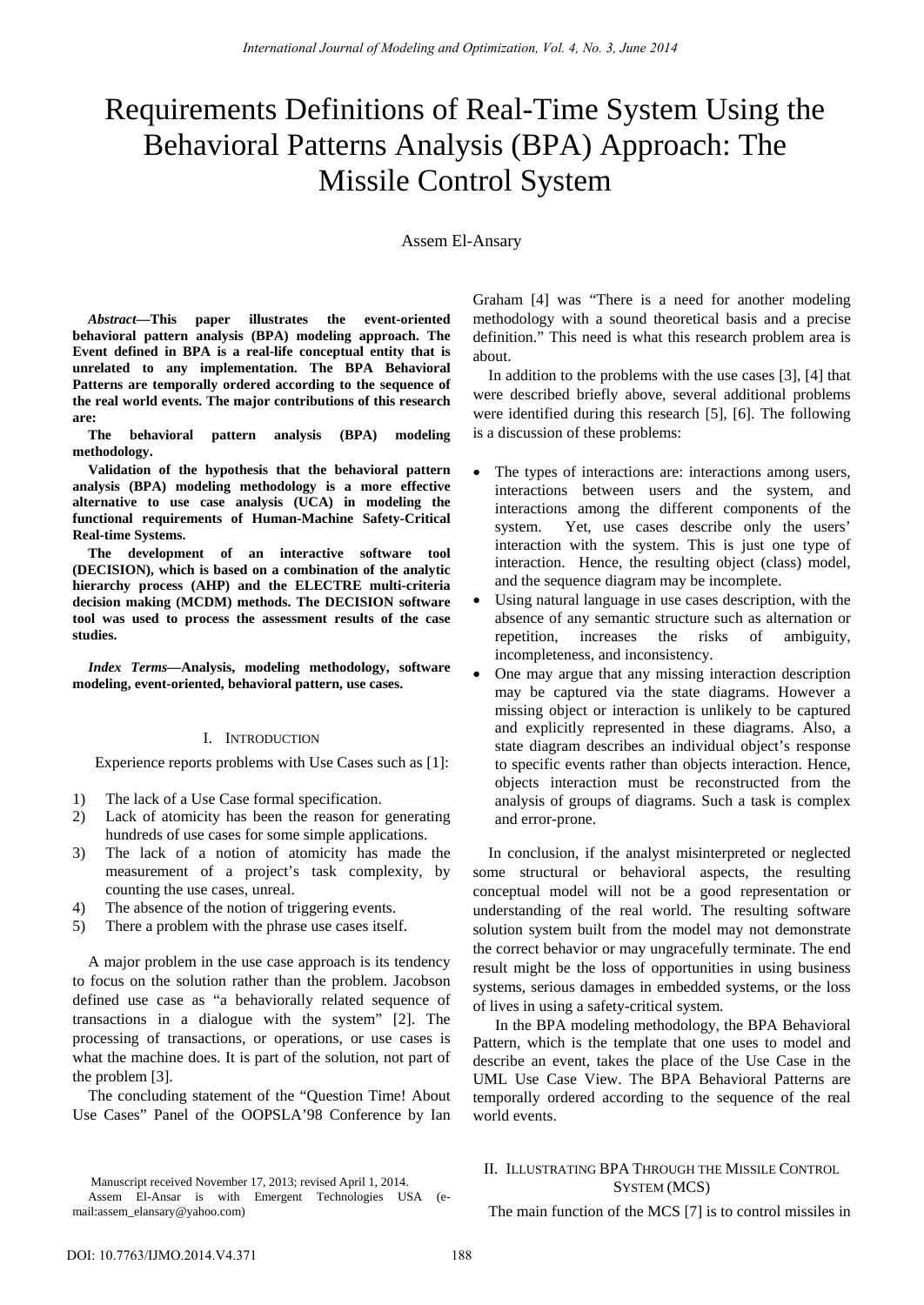a naval vessel control system. The following describe the operation:

- The operator types information into the system defining the missile target, in terms of location and time.
- The missile trajectory will be calculated, and at the cor5rect time will be launched from a big gun, which has been positioned in accordance with the calculated trajectory.
- Although the gun launches the missile in the in the correct direction, it is possible that in certain weather conditions, the missile may be blown off course.
- Therefore, it is necessary to track the missile throughout its flight to ensure that it sticks to the calculated trajectory. As the missile is being tracked, a display of the current missile location will be given to the operator. Also, at anytime, the operator may change the target coordinates, either because the target has moved, or because a mistake has been made.
- Therefore, once the missile has been launched, the system will continue to provide it with the directional information to steer it towards the target.
- The missile will detonate, either on command from the control system or on impact with the target.
- This system will be spread across three processors:
	- a) Base station processor, responsible for the operator interface and any remote control of the gun and missile
	- b) Missile processor that allow it to communicate with the base station. It is envisaged that some intelligence will be placed within the missile to allow it to 'steer' itself
	- c) Gun processor that may enable the gun to aim itself and fire the missile in a stand alone mode.

## III. RESEARCH THESIS

The specific thesis is that the proposed Behavioral Pattern Analysis (BPA) approach is more effective than the Use Case Analysis (UCA) approach at modeling the functional requirements of Interactive Safety-Critical Real-time Systems. To validate that the BPA approach is more effective than the Use Case approach, sixteen Subject Matter Experts were given two case studies that are modeled using the two approaches and were asked to evaluate the models using the Safety, Repeatability, Unambiguity, Completeness, Consistency, Modifiability, and Traceability as the effectiveness criteria.

The following subsection presents a summary of the research approach.

# IV. THE BPA REQUIREMENTS DEVELOPMENT PROCEDURE

The following is an outline of the BPA functional requirements development procedure (see Fig. 1 and Fig. 2):

- 1) Identify the problem at the highest level of abstraction (e.g. The Mission Statement and Operating Requirements).
- 2) Identify the scope of the requirements (problem) from the Originating Requirements.
- 3) Analyze the Originating Requirements to identify the Critical Constraints (e.g. Safety) and/or the Utility Requirements.
- 4) Decompose the scoped problem (from Step 2) into Main Events based on the Mission and Operating Requirements (Step 1).
- 5) Using the identified Main Events, draw the High Level Event Hierarchy Diagram which is constructed in several levels whose top level includes the highest main event (Fig. 3).
- 6) Decompose these identified Main Events into smaller and simpler events represented as Episodes (Composite Events) with clear boundaries<sup>1</sup>.
- An Episode Boundary at this stage may be marked with Location / Loci of Control and Effect.
- 7) Add additional levels to the Event Hierarchy Diagram (Event Hierarchy Sub-Diagrams). For complex problems, it is often helpful to extract these subdiagrams and analyze them. Detailed level event hierarchy diagrams are drawn as necessary.
- Decomposition Heuristics at this stage is ' One Agent and One Location'
- 8) For each identified main event (from Step 4) draw an Event Thread Diagram which represents the events' sequence (Fig. 4)
	- Starting with the Main Events, as initial composite events, recursively decompose the composite events into Basic Events
	- The Event Decomposition Heuristics at this stage is 'One Agent, One Location, One Motion Direction, and One Time Interval'.
- Group Basic Events by their Location / Loci of Control and Effect. Draw a frame box around these Basic Events.
- 9) Refine and transform the above Basic Events into their corresponding BPA Behavioral Patterns which describes the which, who, when, and where of each of the basic events (Fig. 5)
- 10) Using the Event Thread Diagrams from Step 8, draw the Temporal/Causal Constraint Diagrams by adding the temporal constraints (time order as illustrated in Fig. 6 and Fig 7) alongside the associations and identifying the enable/causal relationships (Enable is what makes it ready, and Causal means making something happen) in each corresponding Event Thread Diagram (Fig. 8).
- 11) Using the Critical Constraints (e.g. Safety), identify the critical events, identify all possible ways of each critical event's failure, and draw the Critical Event Analysis Diagram (Fig. 9).
- 12) Using the BPA Event Patterns and the Critical Event Analysis Diagrams, identify any missing requirements that are necessary to satisfy the critical constraints. One develops a Derived Requirements document and get users approval on this document.
- 13) Using the Missing Requirements (from Step 12), refine the Event Hierarchy Diagram (from Step 6), the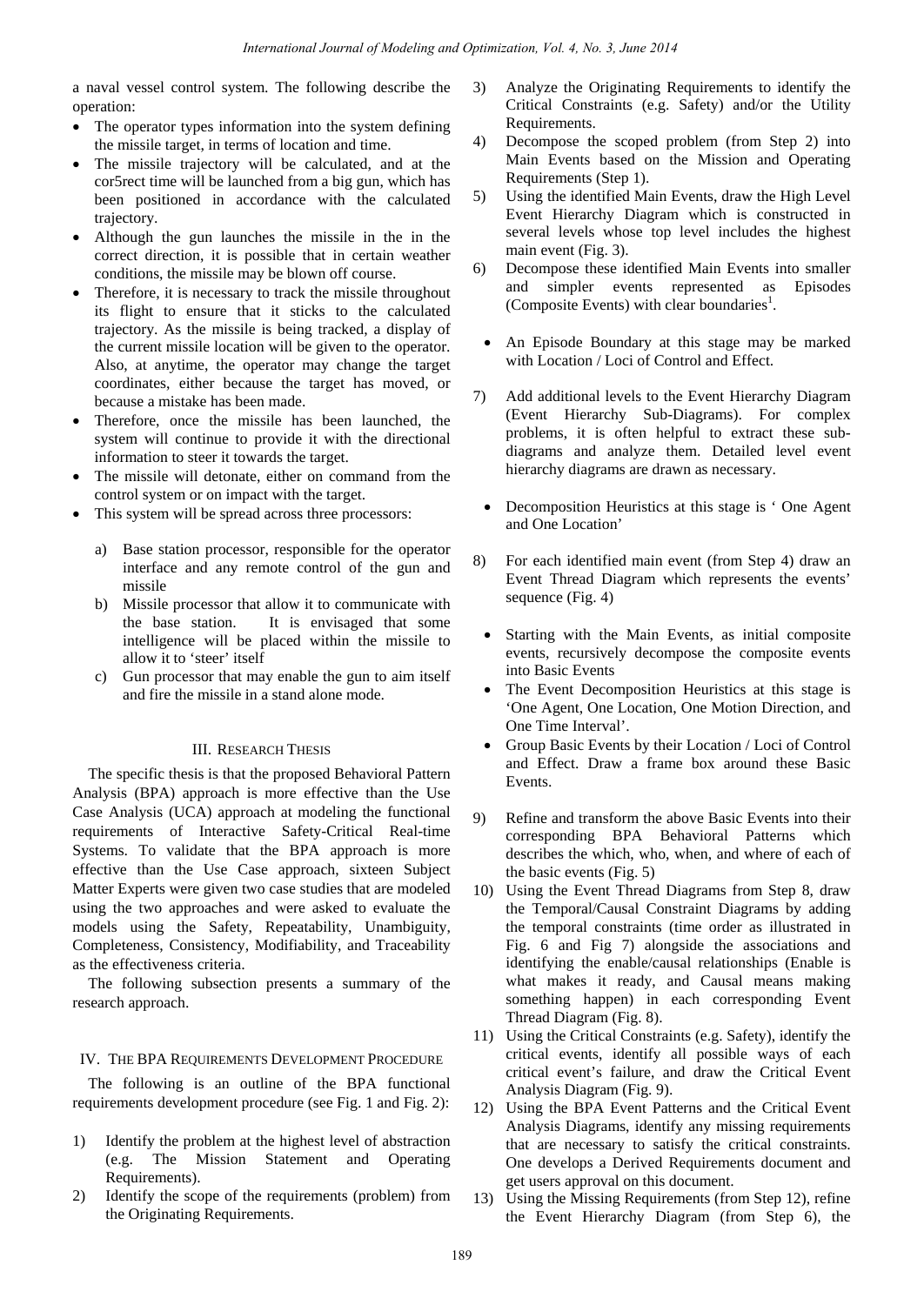Thread Diagrams (from Step 8), and the Temporal Constraint Diagram (from Step 10) as necessary. Draw additional Event Thread Diagrams for identified critical events as necessary.

with the Originating Requirement and Steps 1 to 3, then Steps 4 to 7, then Step 8, then Refine and come-up with the Derived Requirements which covers any Missing Requirements as explained in Steps 9 and 10. After that we re-iterate as explained in Steps 11 and 12.

The figure below illustrates the BPA iterative and incremental development process. The figure shows the start



- 14) Using the BPA Behavioral Patterns (from Step 9), identify the candidate Classes from the Event Roles (Participants) and Instrument. Draw the Class Diagram (Fig.10).
- 15) To illustrate the relationship between Events and States, optionally, using the BPA Behavioral Patterns, draw the Event/State History Chart (Optional – not shown) that includes the States before and after each Event for each identified Class whose instance is a participant in that Event.

The above procedure illustrates the BPA functional requirements development procedure The Fig. 2 depicts the flow of the modeling activities (Steps 1 to 14) for the BPA procedure.



Fig. 2. Requirements development procedure.

#### *A. Event Hierarchy Diagram (EHD)*

Event Hierarchy (Fig. 3) is used to model the events at different levels of abstraction (event decomposition). A general problem with decomposition is when to stop the decomposition. The decomposition heuristic used in an **Event Hierarchy Diagram** (EHD) is one agent and one location. Using this heuristic, the leaf events in an Event Hierarchy are usually Simple Sequence Events. In other words, a leaf event is usually a set of Basic Events (atomic events) sequenced into episode1. The episode is marked with a location boundary. The following is the MCS detailed Event Hierarchy Diagram:

Using the identified main events, the high level EHD diagram (or the first level in a detailed EHD diagram) is drawn. Each main event is then decomposed further until one arrives at leaf events, each of which has one location or one locus of effect and control and one agent. The top level in this figure is Missile Control System. As per Steps 4, 5, and 6 in the BPA procedure, the second level includes the Base Controlling Missile, Controlling Gun Steering Missile Events, and the third level includes sub-events of the second level's event which are Calculating Missile Schedule and Sending Target To Missile (sub-events of Base Controlling Missile), Position Gun (sub-event of Controlling Gun), and Controlling Missile, Tracking Missile, Displaying Missile, Adjusting Target (sub-events of Steering Missile).

In order to model the sequence of events (and show the location / loci of control and effect view, or the temporal / causal constraints), one uses the event thread diagrams as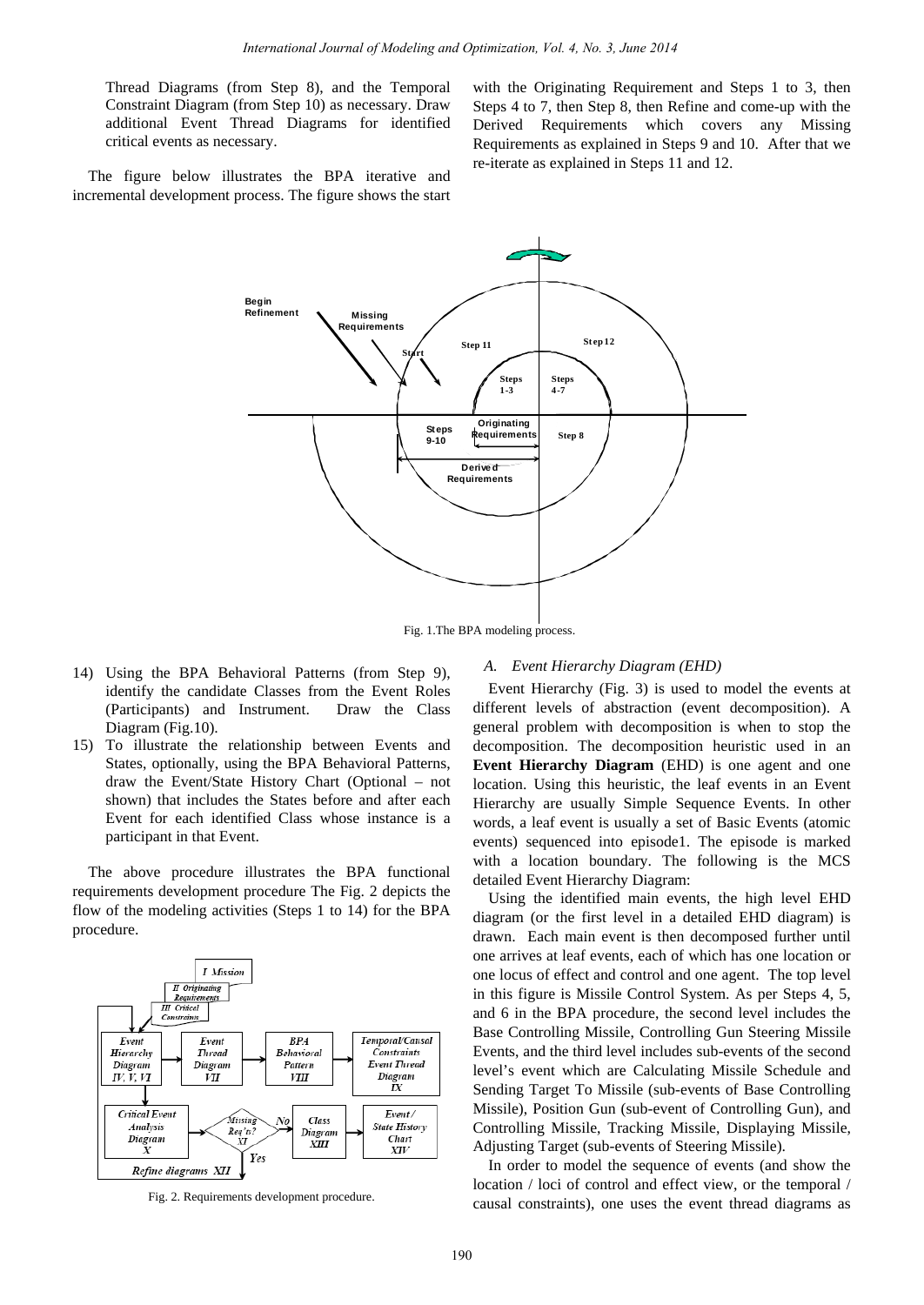shown in the next subsections.



Fig. 3. Event hierarchy – missile control.



Fig. 4. Event thread –missile control system.

## *B. Event Thread Diagram (ETD)*

In BPA, as per Step 8, an Event Thread Diagram (ETD – Fig. 4) is drawn for each main event, and optionally drawn for any other event, subordinate to main event, depending on its complexity or its critical nature.

A Basic Event is defined as an event that cannot be decomposed into another set of events (atomic event). The heuristic used in decomposing is one agent, one location, one time interval, and one motion direction if the event involves any motion. The ETD, which one draws for an event, shows the sequence of the basic events of that event. The figure shows the following sequences:

- Calculating Missile Schedule, Sending Target to Missile (for location Base),
- Position Gun (for location Gun),
- Controlling Missile, Tracking Missile, Displaying Missile, Adjusting Target (for location Base) ,
- Accepting Target (for location Base) which results in either Detonating Target on Impact or Detonating Target on Command (for location Missile).
- *C. Behavioral Patterns*

As explained in Step 8, the research goal is to develop a requirements definition mechanism (BPA Pattern – Fig. 5) that describes the What, Who, How, When, Where and Why.

#### *D. Introducing Time*

The key intuitions motivating the introduction of time are:

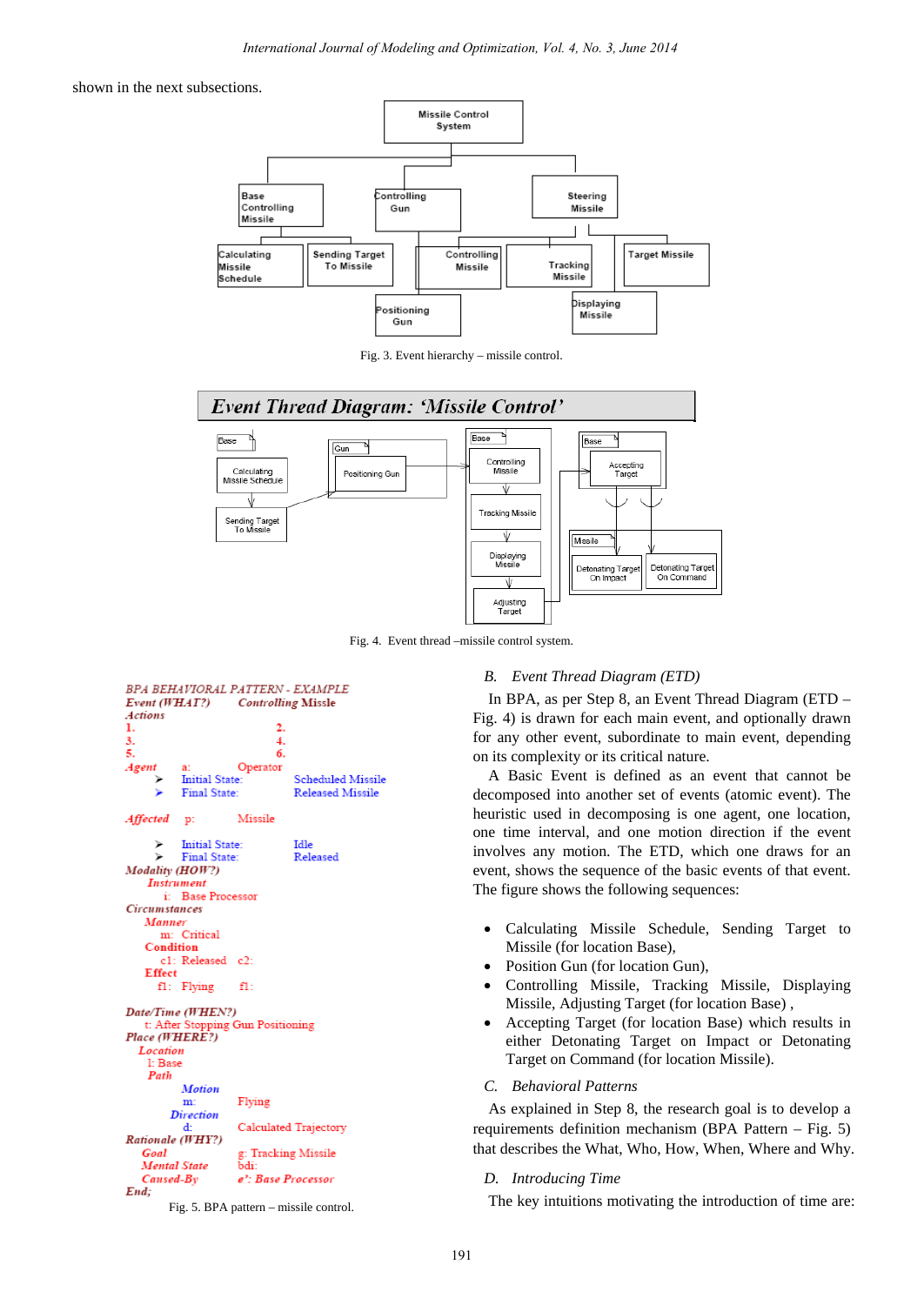- Events take time. Yet, in most of the popular Object-Oriented Modeling methodologies such as OMT and UML, time is neglected in the event definition.
- Multiple events may occur at the same time, and could be unrelated, cooperating, or interfering with each other.
- Events may have temporal constraints. They may overlap, start or finish together, occur together, or disable (disjoint) each other. BPA uses the time intervals' relations that are described in the Interval Algebra framework [8] to model the temporal relationships between events. In this Interval Algebra framework, seven basic relations can hold between time intervals. Fig. 6 and Fig. 7 illustrates these basic relations for arbitrary events *x* and *y*.

| $\operatorname{REL}$         | <b>SYM</b>            | <b>MEANING</b>                   |
|------------------------------|-----------------------|----------------------------------|
| $x$ before $y$               | b                     | $\boldsymbol{x}$<br>y            |
| $x$ meets $y$                | $\boldsymbol{m}$      | v                                |
| $x$ overlaps<br>$\mathbf{y}$ | $\boldsymbol{\theta}$ | x<br>$\mathbf{y}$                |
| $x$ starts $y$               | $\boldsymbol{s}$      | x<br>$\boldsymbol{y}$            |
| $x$ during $y$               | $\boldsymbol{d}$      | $\pmb{\mathcal{X}}$<br>y         |
| $x$ finishes<br>$\mathbf{y}$ | $\boldsymbol{f}$      | $\boldsymbol{x}$<br>$\mathbf{y}$ |
| $x$ equals $y$               | eq                    | $\pmb{\mathcal{X}}$<br>y         |

Fig. 6. Time interval algebra – temporal relations.

## *E. Introducing Enable / Cause Relationships*

The introduction of the Enable  $<sup>1</sup>$  / Cause relationships</sup> between events will enable the analyst to do cause effect analysis and reason about any possible failure of the system.



Fig. 7. Time interval algebra - temporal relations notation.

<sup>1</sup> 'Enable' is defined in the American Heritage Dictionary as: "To supply with the means, knowledge, or opportunity; make able: *a hole in the fence that enabled us to watch; techniques that enable surgeons to open and repair the heart."* 

In the Temporal Constraint Diag., as described in Steps 9, and 10, the temporal relations that are displayed in Fig. 8 are written alongside the sequence relationships to represent the possible timing at which these events can occur. The figure shows that Calculating Missile Schedule is before {*b*} Sending Target to Missile, which is {*b*} Positioning Gun, which is before or during {*b*, *d*} Controlling Missile, which is {*b*, *d*} Tracking Missile, which is {*b*, *d*} Displaying Missile, which is before or during or meets {*b*, *d*, *m*} Adjusting Target which before or starts Accepting Target {*s*, *b*}, which is {*b*} Detonating Target On Impact or On Command.

## *F. Failure Issues*

The following is a list of reasons of possible failures in responding to events:

- Occurrence of a relevant event which the system does not handle
- Event rate exceeding the system's capacity
- Unsuccessful detection and acquisition of all events including manually captured events
- Non-capturing of all information triggered by event
- Failure across man-machine interface
- Failure of Software, Hardware, or Human.

The ability to provide requirements specification for safe behavior is very limited using the current modeling methodologies. Neither a safety analysis (anterior analysis) nor accident analysis (posterior analysis) can be achieved efficiently without event analysis. As will be explained below, the BPA modeling methodology provides the Critical Event Analysis (defined below) as an efficient solution to this problem.

#### *G. Critical Events Analysis*

The requirements should correctly reflect the critical properties of the environment in which software is to work. In order to gain as much confidence as possible in the software for a critical system, the analyst should perform a 'Critical Event Analysis'. The Critical Event Analysis procedure includes the following Steps:

- **Identify Critical Events**
- For each critical event, identify all possible ways in which it may fail
- Capture these possible failure modes using the undesired event notation
- Study each undesired related state to find out how to achieve protection against such possible failure

The following diagram (Fig. 9) illustrates the critical event analysis in BPA as described in Step 11:

In the Critical Analysis Diagram, the round ended rectangles represent the states of the critical events. The dashed rounded ended rectangles represent the failure that occurs due to these states.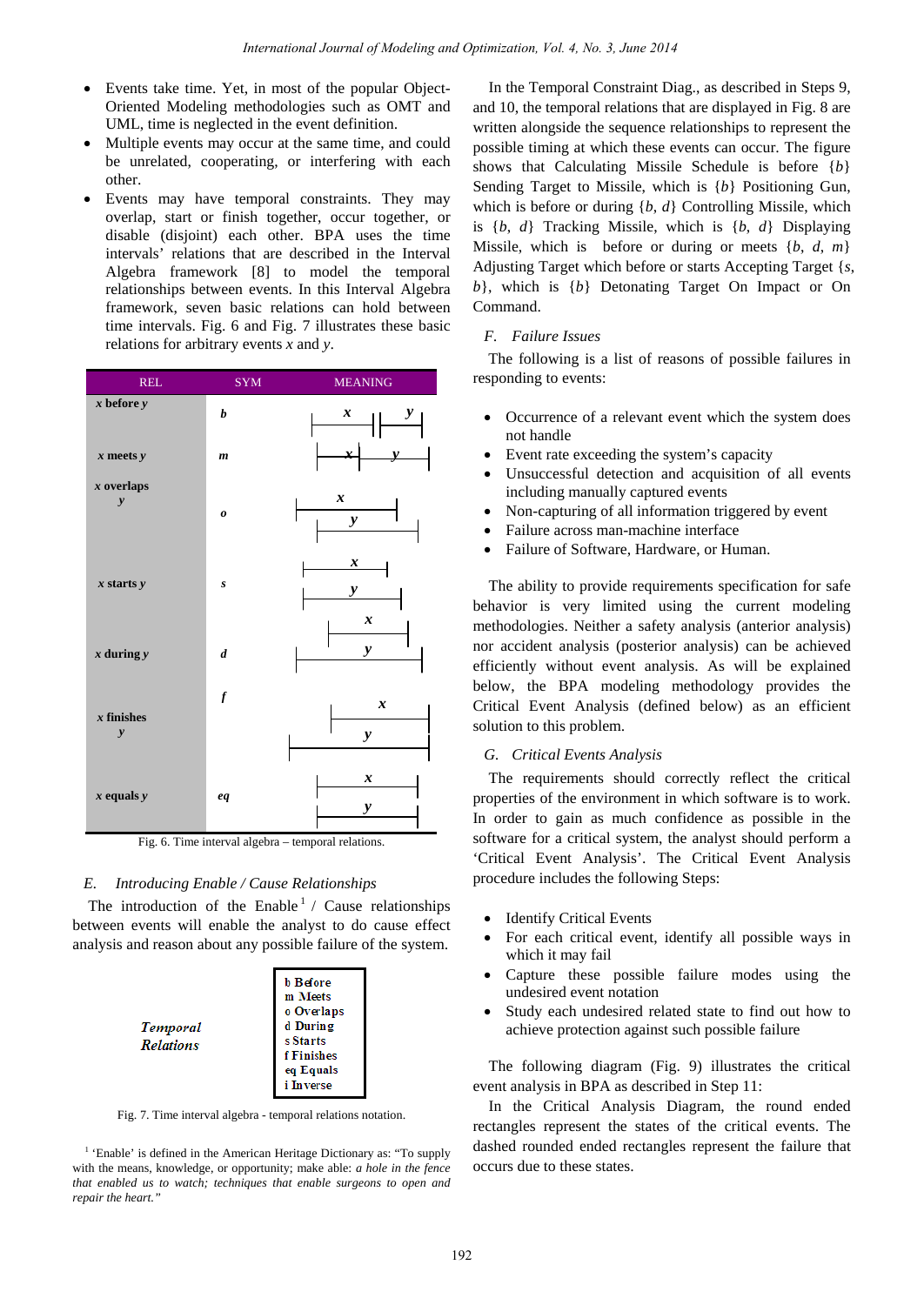

Fig. 8. Temporal constraint diagram – missile control.

#### V. MISSING REQUIREMENTS

There were no missing requirements that required generating a Derived Requirement Document.

#### VI. MCS CLASS DIAGRAM

The resulting Class Diagram is shown in Fig. 10.

The identified classes are Base that has zero to many Base Processor each of which schedule zero to many Missile Processor, Gun that has one Gun Processor which releases zero to many Missile Processor, Missile that has one Missile Processor and travels zero to many Trajectory, Target that has one to many Target Trajectory.

## VII. EVALUATION OF THE EFFECTIVENESS OF THE BPA MODELING METHODOLOGY AND THE UCA MODELING METHODOLOGY

In this research, three real-life applications were used to illustrate the effectiveness of the new BPA modeling methodology in handling safety-critical real-time systems development:

- The Therac-25 Medical Device System [9]
- The Production Cell System [10]
- The Railroad Crossing System [11].

The UCA and the BPA modeling methodologies were used to define the requirements and model these systems. The first application was used, as a proof of concept, in a pilot case study. The last two applications were distributed as part of the case studies material to compare the UCA versus the BPA modeling methodologies using the prementioned effectiveness criteria.

## VIII. THE EFFECTIVENESS METRICS

The effectiveness metrics categories used in this research include:

- 1) System Effectiveness represented by safety
- 2) Requirements Engineering Process Effectiveness represented by the CMM [12] and CMMI repeatability
- 3) Definition of Requirements Effectiveness represented by the ANSI (NIST) / IEEE Std 830-1984 [13] for systems specifications:
- Unambiguous
- **Complete**
- **Consistent**
- Modifiable
- **Traceable**
- **Usability**

However, there is no evidence that Usability is an independent characteristic. It can mean Unambiguous, Complete, or Modifiable. Because we have included all of the pre-mentioned characteristics, Usability was taken out.



Fig. 9. Critical analysis diagram – missile control.

#### IX. THE PAIRWISE COMPARISON METHOD

A Multi-Criteria Decision Making (MCDM) Tool, named as DECISION, was developed by this researcher to evaluate the assessment results. The Decision tool uses a combination of the Analytic Hierarchy Process (AHP) and the ELECTRE Pairwise Comparison approaches. Pairwise Comparisons is the process in which experts rate a set of objects, events, or criteria, by comparing only two at a time. Most people are reliable estimators using pairwise comparisons because they only have to consider two things at a time [14]. The selected approaches, AHP and ELECTRE, are popular and have strong theoretical basis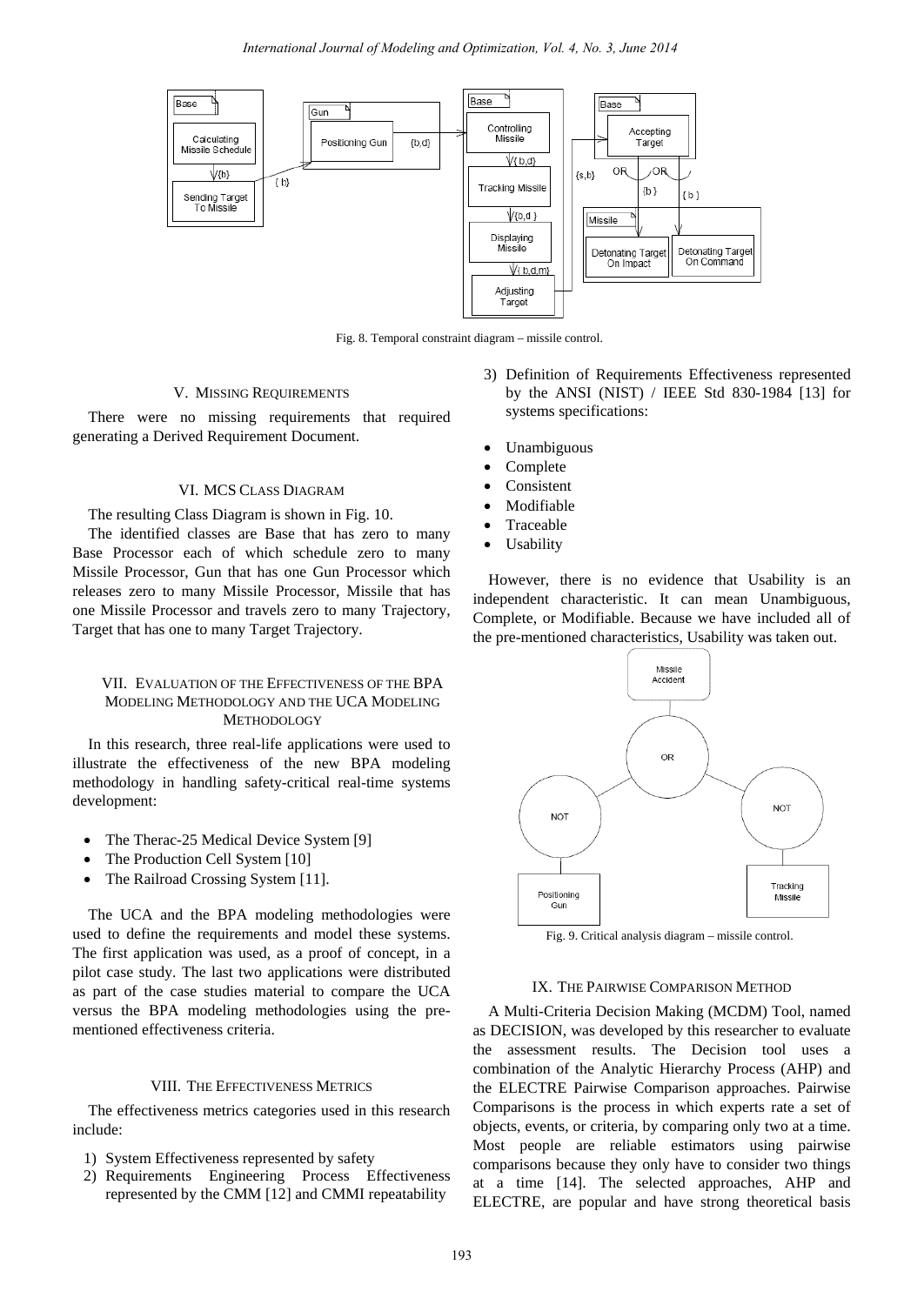[15], [16].





## X. CASE STUDY PROTOCOL DESIGN

The protocol design stage is composed of two main tasks:

- 1) Determine the required skills of the subject matter experts (SMEs) in Structured Analysis and UML experience using questionnaires.
- 2) Develop and review the protocol whose guideline is to document the Steps to e able to repeat the procedures and arrive at the same results.

## XI. THE CASE STUDY MATERIAL

Each SME was provided with a case study kit that contains the instructions, an application, an overview and a step by step procedure describing how to analyze and model requirements using the UCA and BPA modeling methodologies, two analyses of the given application; one using the UCA modeling methodology and the other using the BPA modeling methodology, explanation of the evaluation method (Pairwise Comparison) and the effectiveness criteria The set of questions presented clearly in a table format (Evaluation Forms).



Fig. 11. Case study research method.

#### XII. SUBJECT MATTER EXPERTS' SELECTION

The SMEs were selected from two sets of SE professionals. The first set was composed of SE professionals who happen to be graduate students in the Information Technology School and attended one or more software engineering courses. The second set was composed of working professionals at Lockheed Martin Company and Federal Government. Email and surface mail letters were sent to more than 100 of these graduate students and working software engineering professionals. Sixteen SE professionals, with the required experience to carry out the case studies, were selected out of these two sets of professionals that showed interest in participating. Questionnaires were sent to these SMEs to classify them according to their Structured Analysis (SA) methods and UML / UCA knowledge. From each set, two with the same kind of experience out of each group were selected to receive one of the two case studies' apps.

#### XIII. THE SUBJECT MATTER EXPERTS

The number of SMEs depends on the number of the controlled variables. The controlled variables are:

- The applications.
- The set of the SMEs.
- The SMEs' software engineering experience:
	- a) Structured Analysis
	- b) Use Case Analysis / UML.

Table I illustrates this break down by experience & App.  $T_{\rm A}$   $\sim$   $T_{\rm A}$   $\sim$   $T_{\rm B}$   $\sim$   $T_{\rm A}$   $\sim$   $T_{\rm A}$   $\sim$   $T_{\rm A}$   $\sim$   $T_{\rm A}$   $\sim$   $T_{\rm A}$   $\sim$   $T_{\rm A}$   $\sim$   $T_{\rm A}$   $\sim$   $T_{\rm A}$   $\sim$   $T_{\rm A}$   $\sim$   $T_{\rm A}$   $\sim$   $T_{\rm A}$   $\sim$   $T_{\rm A}$   $\sim$   $T_{\rm A}$   $\$ 

| TABLE F. SME EXPERIENCE TO APPLICATION ASSIGNMENT MATRIX  |                                             |                                           |  |
|-----------------------------------------------------------|---------------------------------------------|-------------------------------------------|--|
| <b>Experience/Applic</b><br>ation                         | <b>Production Cell</b><br><b>Case Study</b> | <b>Rail Crossing Case</b><br><b>Study</b> |  |
| <b>Structured</b><br><b>Analysis and</b><br><b>Design</b> |                                             |                                           |  |
| <b>Use Case Analysis /</b><br>UML.                        |                                             |                                           |  |

#### XIV. CASE STUDIES' RESULTS

- *A. Case Studies Results*
- *1) AHP results*



Fig. 12. Effectiveness evaluation of BPA versus UCA – results using AHP.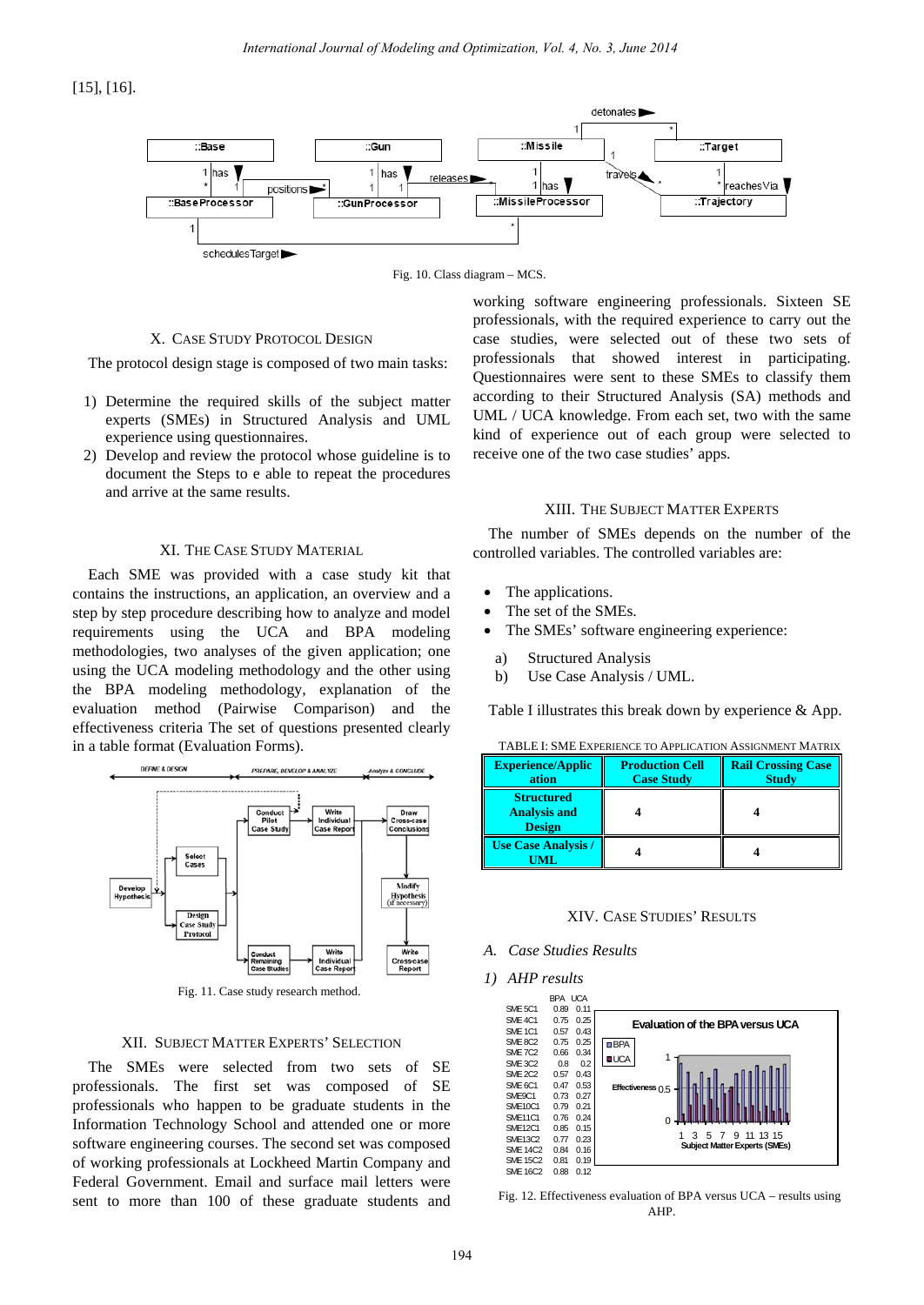The summary of the assessment results using AHP is illustrated in Fig. 12 in a column chart format.

The above results show that:

- 15 SMEs out of 16 evaluated BPA as a more effective alternative to UCA in defining the requirements. This result gives an indication of about 93.8 % approval rate for the thesis hypothesis.
- 1 SMEs out of 16 evaluated UCA as more effective alternative to BPA in defining the requirements.
- The average of the overall priorities for BPA (total of the overall priorities of the SMEs/ the total number of SMEs, which is 11.89/16) is about 0.74.
- The average of the overall priorities for UCA (total of the overall priorities of the SMEs / the total number of SMEs, which is 4.11/16) is about 0.26.

The above results give an indication of about 93.8 % approval rate for the thesis hypothesis with about three times overall effectiveness for BPA over UCA.

#### *2) Electre results*

The following is a collective summary by number of SMEs using ELECTRE:

- Fourteen SMEs out of sixteen evaluated BPA as a more effective alternative to UCA in defining the requirements.
- 2 SMEs out of 16 evaluated UCA as more effective alternative to BPA in defining the requirements.

Fig. 13 shows that there is 87% approval rate for the thesis hypothesis.



Fig. 13. Evaluation results' summary by number of subject matter experts (SMEs).

#### XV. RESEARCH CONTRIBUTION

The major contributions of this research are:

- The Behavioral Pattern Analysis (BPA) modeling methodology.
- Validation of the hypothesis that the Behavioral Pattern Analysis (BPA) modeling methodology is a more effective alternative to Use Case Analysis (UCA) in modeling the functional requirements of Human-Machine Safety-Critical Real-time Systems.
- Another contribution of this research was the development of an interactive software tool (DECISION) that is based on a combination of the Analytic Hierarchy Process (AHP) and the ELECTRE Multi-Criteria Decision Making (MCDM) methods. The DECISION software tool was used to process the assessment results of the case studies.

#### XVI. WHY THIS WORK IS IMPORTANT

#### *A. Real-Time Systems*

In most of the popular object-oriented development modeling methodologies state diagrams are used to model the behavior. By using state diagrams, one is focusing on an individual object's response to specific events rather than objects interaction. Hence, objects interaction must be reconstructed from the analysis of groups of diagrams. Such a task is at least complex and error-prone. By describing the requirements in terms of events, represented by the behavioral patterns, this perceived problem is reduced.

#### *B. Multi-Agent Systems*

There is a need for a multi-agent systems analysis and design method that is powerful enough to model interaction patterns involving autonomous agents.

## *C. Safety-Critical Systems*

In these systems, analysts should perform a 'Safety Analysis'. Using BPA, one identifies and documents the critical events during the requirements definition stage.

GOD says [KORAN][TORAH], " … Whoever rescues a single life earns as much merit as though he had rescued the entire world." If the use of the BPA Modeling methodology may save one life, the significance of this modeling methodology is immeasurable.

#### **REFERENCES**

- [1] G. Ian, *Migrating to Object Technology*, Addison-Wesley, Reading, Massachusetts, 1995.
- [2] I. Acobson, M. Christeron, and Overgaard, *Object-Oriented Software Engineering: A Use Case Driven Approach*, Addison-Wesley, Reading, Massachusetts, 1992.
- [3] J. Michael, *Software Requirements and Specification, A Lexicon of Practice, Principles and Prejudices*, ACM Press, Addison-Wesley, Reading, Massachusetts, 1995.
- [4] M. F. Cockburn, *Question Time! About Use Cases, OOPSLA'98 Proceedings*, ACM Press, New York, NY, 1998.
- [5] E. Ansary and I. Assem, "Behavioral pattern analysis: towards a new representation of systems requirements based on actions and events," in *Proc. the 2002 ACM Symposium on Applied Computing*, ACM, New York, NY, pp. 984-991, 2002.
- [6] E. Ansary and I. Assem, "Behavioral pattern analysis: towards a new representation of systems requirements based on actions and events," Doctoral Thesis, George Mason University, 2005.
- [7] G. Sylvia, *A Practical Guide to Real-Time Systems Development*, Prentice Hall International, London, UK, 1995.
- [8] J. F. Allen, "Maintaining knowledge about temporal intervals," *Communications of ACM*, vol. 26, 1983, pp. 832-843.
- [9] L. Nancy, *Safeware*, Addison-Wesley, Reading, Massachusetts, 1995. [10] L. Claus and L. Thomas, *Formal Development of Reactive Systems*,
- Springer-Verlag, NY, 1995.
- [11] H. Constance and M. Dino, *Formal Methods for Real-Time Computing: An Overview, in Formal Methods for Real-Time Computing*, John Wiley & Sons, Inc., NY, 1996.
- [12] H. Watts, *Software Process Maturity Framework*, Addison-Wesley, Reading, Massachusetts, 1989.
- [13] *IEEE Guide to Software Requirements Specification, in System and Software Requirements Engineering*, IEEE and ANSI, ANSI/IEEE Std 830-1984, IEEE Computer Society Press, Los Alamitos, California, 1990, pp 170-192.
- [14] S. L. Thomas, *Decision Making for Leaders*, Wadsworth, Inc., 1982.
- [15] M. Meyer and J. Booker, *Knowledge Based Systems, Eliciting and Analyzing Expert Judgment, A Practical Guide*, Academic Press, Inc., 1991.
- [16] B. X. Tung and C. OP, *A Group Decision Support System for Cooperative Multiple Criteria Group Decision Making*, Springer-Verlag, 1987.